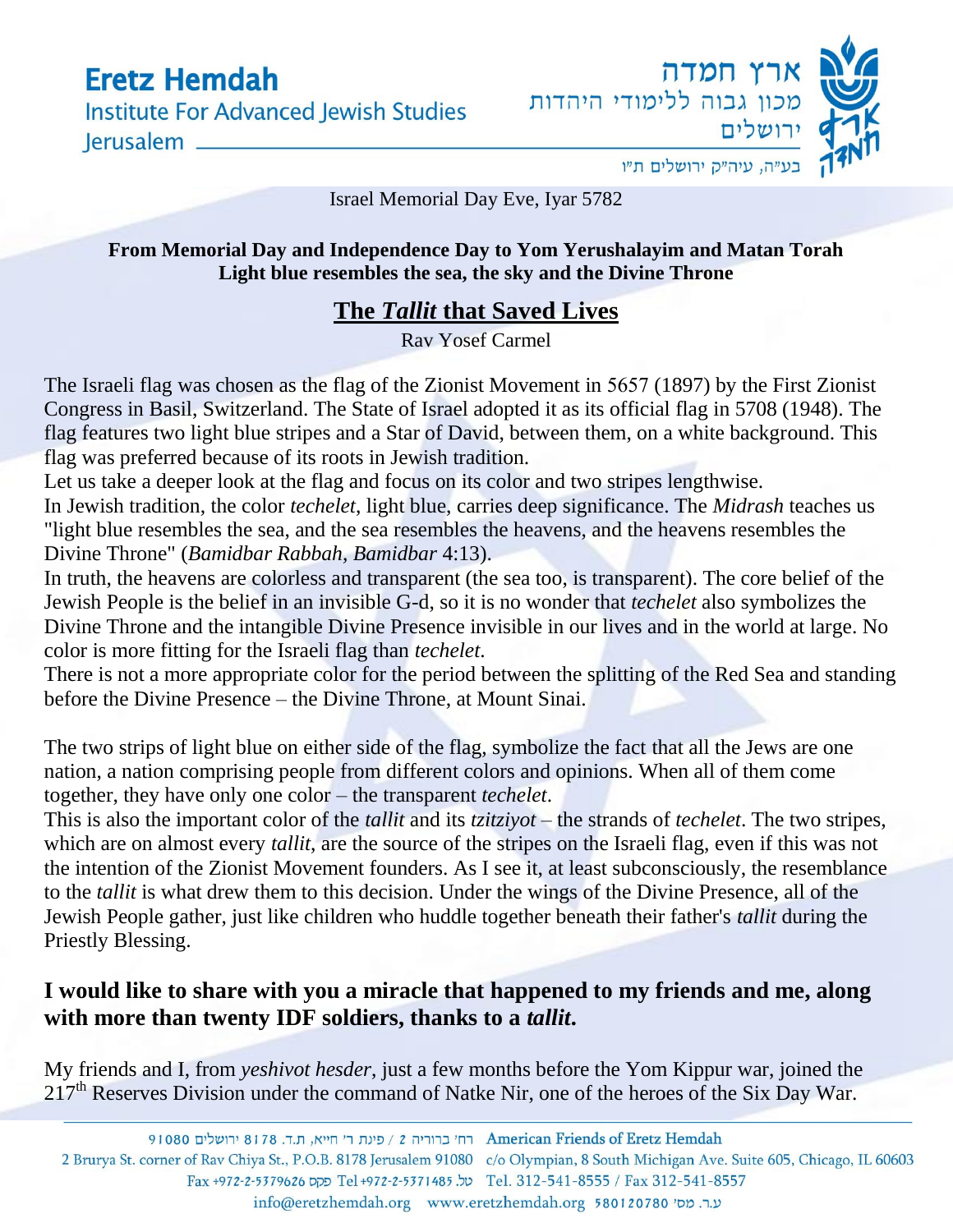**Institute For Advanced Jewish Studies** lerusalem



 $-2-$ 

The first time we were called up was on the afternoon of Yom Kippur 5734 (Oct. 1973). We arrived at the war reserves store unit where the tanks were stored, at Bait Daras camp, not far from Be'er Tuvia, in the late afternoon hours. I came together with Dani Steinberg, a fellow *yeshivah* student. He was supposed to be the driver in our tank and I was supposed to be the loader-signaler. Our gunner did not show up since he was drafted before Rosh Hashanah to a different assignment and he left to serve as a *chazzan* and *shofar* blower for the High Holiday services at a Jordan Valley outpost. We met our tank commander, Menachem Lunz, for the first time at the war reserves storage unit. The three of us began working swiftly to prepare and equip the tank for a war whose circumstances we still did not understand. Besides the fact that we were a crew of three instead of four, it turned out that there were many glitches and that basic equipment was missing. These problems held us up and we worked hard to fix them (despite fasting). With great enthusiasm we worked together, giving it our all, so that the tank would be ready as soon as possible.

We finally finished our preparations around 10 PM, and under the constraints at hand, the tank was sort of ready for battle. We did not have a sighting device, there was a shortage of personal weapons and there were no binoculars in the tank (with the exception of a fixed periscope at the gunner's station). Menachem did not receive his own binoculars, vital equipment to perform his job as tank commander and as the one who was supposed to identify the targets and engage the enemy. We waited with bated breath to be notified that the military carriers were ready. Only then, we finally broke our fasts. We each received an apple. Our tank was the first in the battalion ready to go up on the carrier.

A short time later, we loaded the tank on the carrier and the three of us got on a bus, which was part of a convoy. The convoy was supposed to take us to the meeting point with the carriers, a few dozen kilometers from the Suez Canal, to which we were supposed to advance to, on the tank caterpillars. We collapsed on the bus seats, hungry and utterly exhausted, and fell fast asleep. We woke up in the Romani area and set off on our tanks towards the canal.

None of us really understood what was happening in the first twenty-four hours of the war. We set out for battle as a crew of three, while Menachem the tank commander, was supposed to double as loadersignaler. I was also certified as a gunner, so I sat in the gunner's station glued to the periscope that served as our only observation device. After a short time, our eyes beheld horrific scenes and IDF vehicles damaged and deserted (later we found out that they were hit by Egyptian commando units who ambushed them). We still did not fully comprehend the significance of all of this.

We continued and began to realize that the situation did not resemble what we had experienced in the Six Day War.

We reached 10 km from the Suez Canal in the northern strip of El Qantarah, where the battalion parked for the night.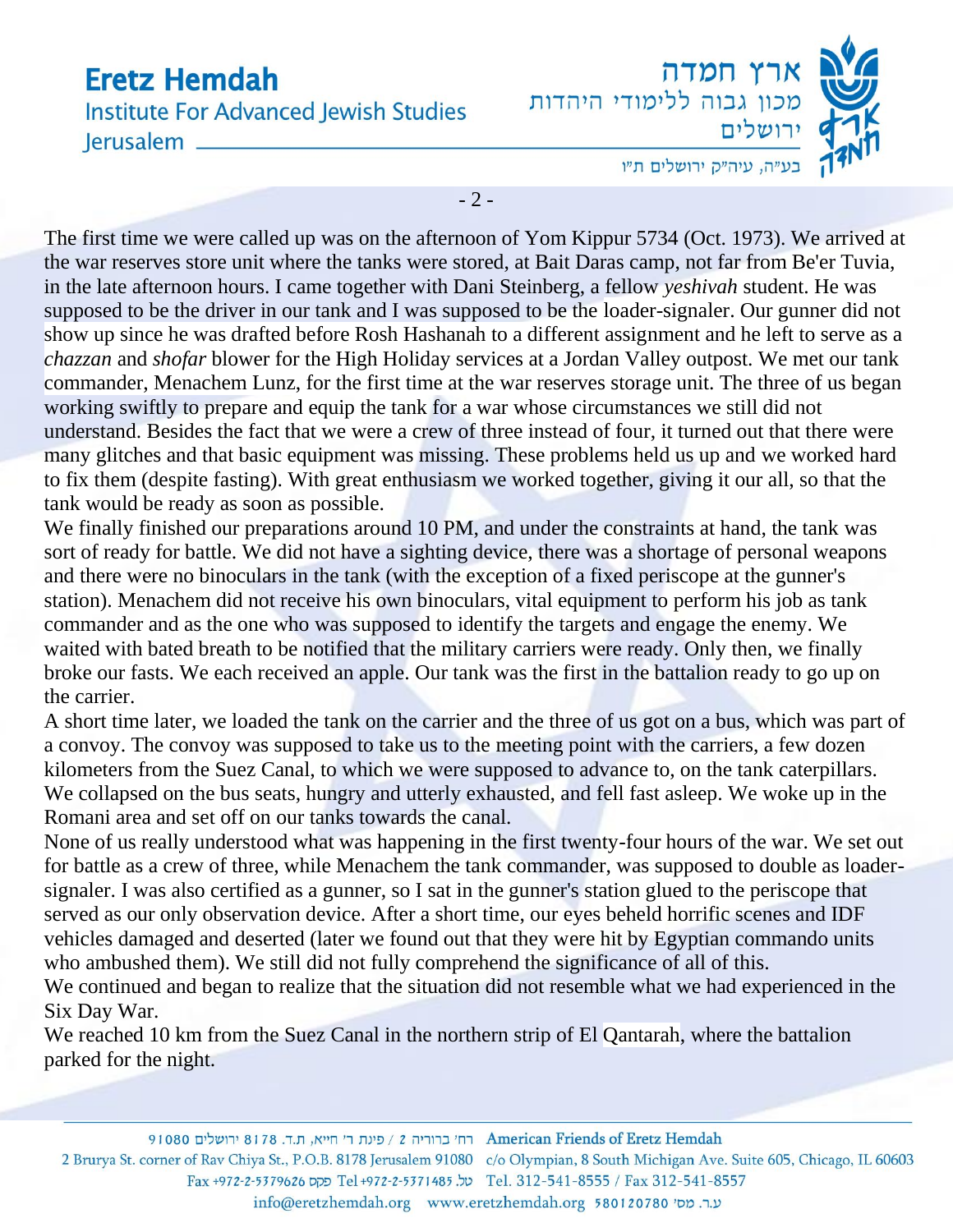**Institute For Advanced Jewish Studies** lerusalem \_



- 3 -

In the middle of the night, the battalion received a command to advance towards the canal and to engage the Egyptian force in order to eliminate it and try to reach the other side of the canal (a command that was completely disconnected from reality). Our battalion commander decided to proceed with caution. Company B, our company, led the battalion. Our tank belonged to the  $1<sup>st</sup>$ platoon. We were the youngest team and our call sign was 1B.

Menachem led the platoon, which led the company, which led the battalion, meaning that we were the tank at the very front of the  $126<sup>th</sup>$  battalion in the  $217<sup>th</sup>$  brigade.

After advancing several kilometers, we noticed movement of infantry forces running in our direction more than 2 km from us. Menachem reported to the company commander, who gave the command to open fire and hit them.

As I mentioned above, we were not able to adjust sights before setting out to battle – critical to make it possible to hit targets. For this reason, we did not hit them, despite the fact that many tanks fired in their direction. Seconds later the many figures disappeared. The company commander instructed us to heighten our vigilance and shoot immediately at anyone who tried to come close.

Shortly after, two figures appeared from behind a sand dune, waving a white flag. The company commander suspected that this was a deception tactic, and the rest of the infantry forces would then attack us from an unexpected direction. The command was to open fire at the two waving the white flag, as it was quite illogical that they would already surrender as the shells fell far from them. Since I was the only one equipped with a sophisticated observation device, I was able to discern that it was not a white flag. There were two black stripes on either side, and I suspected that it was a *tallit*. I immediately warned Menachem. Menachem called on the company network, to suspend fire since the two might be IDF soldiers who were trying to join us. The entire battalion stopped and waited for the two, who continued to advance in our direction. At this point it was clear that the cloth was a tallit and the two were IDF soldiers waving it, hoping and praying that we would understand who they were. When they reached our tank, they introduced themselves as two officers, Ilan Gidron and Gil Ofir. Both arrived on Yom Kippur eve at the company's Milano stronghold, stationed on the shore of the canal in El Qantarah to reinforce the tank division. They fought from Yom Kippur afternoon, together with soldiers of the Jerusalem Brigade, who manned the outpost as part of their reserves duty and staved off the Egyptian forces' attack.

At midnight of the first day, outpost commander Yaakov (Yankele) Trostler decided that they did not have a chance to continue to defend the stronghold against the onslaught by the numerous enemy forces. Yaakov gathered all the soldiers of the stronghold and the reinforcement forces and they set off Eastward in attempt to meet IDF forces. They set out more than 60 warriors. Throughout that night they encountered Egyptian ambushes and were forced to wade through the many swamps in the area. Some were killed, others wounded, and yet others fell into Egyptian captivity. In the early morning,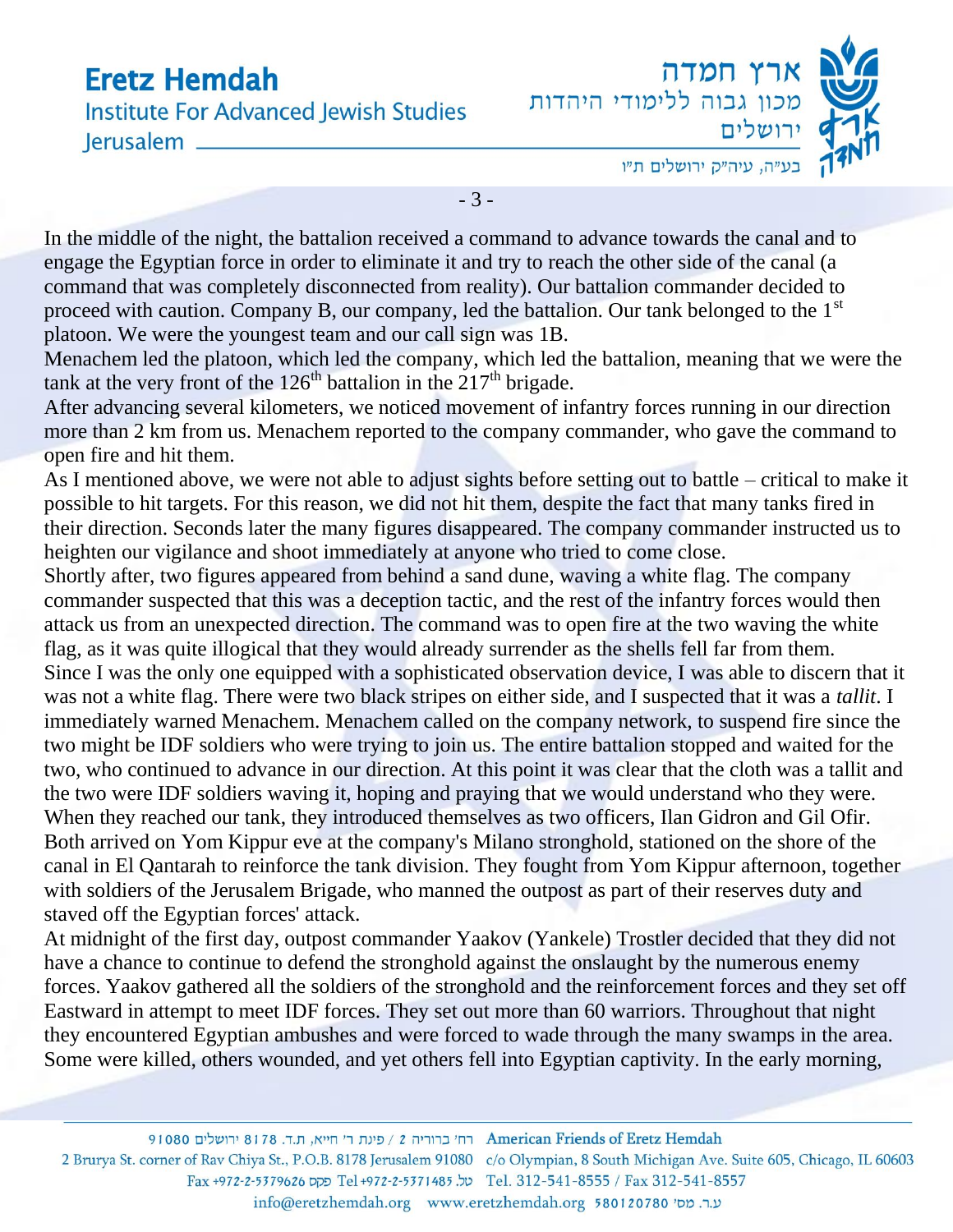**Institute For Advanced Jewish Studies** lerusalem



 $-4-$ 

just a little over 20 soldiers remained. The tankers among them recognized the sounds of our motors as Centurion tank motors – the Shot-Kal, which they easily

identified. They suggested running in our direction, and thus to be rescued from the Egyptian forces who were on their tail. We, who did not know who they were, fired at them and thank G-d did not harm a single soldier. They decided to take cover behind a sand dune and devise a plan. Ofer Solomon, a classmate of mine from *yeshivah* high school then serving as a *hesder* soldier, was also sent to organize prayer services and blow the shofar on the High Holidays at the Milano stronghold. It was he who came up with the idea to use a *tallit* to identify themselves so that we would hold our fire. Efraim Holland, a member of the Jerusalem Brigade who served as a soldier in Yankele Trolstler's company, had taken his tallit with him for the rescue mission. He gave it to Gil Ofir and Ilan Gidron. Gil and Ilan volunteered for the dangerous mission, going out to meet us.

We were overjoyed. Ilan and Gil went to their friends who were still hiding, and called them to approach our tank under the command of Menachem Lunz. Menachem asked the two to climb up on our tank, and we drew closer to them. They got off and called out to all of their comrades in hiding – more than 20 men. Menachem invited all of them to climb onto our tank. The wounded were brought into the hull. The rest of them sat on top of the tank and we gave them food and drink. Among the soldiers I immediately recognized Ofer Solomon, my friend, who was barefooted since the flip-flops he wore on Yom Kippur fell off in the swamps they traversed during that awful night.

Menachem had the privilege, together with Dani and myself, of saving this group from an extremely impossible and dangerous situation.

In the meantime, the wonderful news was relayed to the entire battalion. The command we received was to transfer them all to the closest fort (the back-end outpost), Yoram. At this fort, the General Staff commando unit waited for them to hear from the survivors what actually happened on the banks of the canal. Menachem led the tank towards the fort slowly so that no one would get hurt and while driving, he asked who among the tankers, who were in a tank commander course at the time, would be willing to join our tank as gunner. In seconds, Menachem Ganon volunteered. Despite his difficult experience over the past two days, and despite his miraculous rescue, he volunteered to continue to fight for his nation and

country. After we dropped off the survivors at the unit waiting for them, Menachem Lunz, our tank commander, this time with a full crew, led the tank back to the battalion that continued to attempt to engage the enemy.

Once again Menachem led the first tank in the platoon, and thus also in the company and the battalion, moving westward. We continued advancing towards the canal, Menachem exposed on the turret with me on his side, trying to help him observe without binoculars, Menachem Ganon in the gunner's cell and Dani driving from the driver's cell. Suddenly Menachem saw two SU-100s, each double barreled, in the post in front of us. He commanded that I go down into the tank, load a shell in the barrel, and